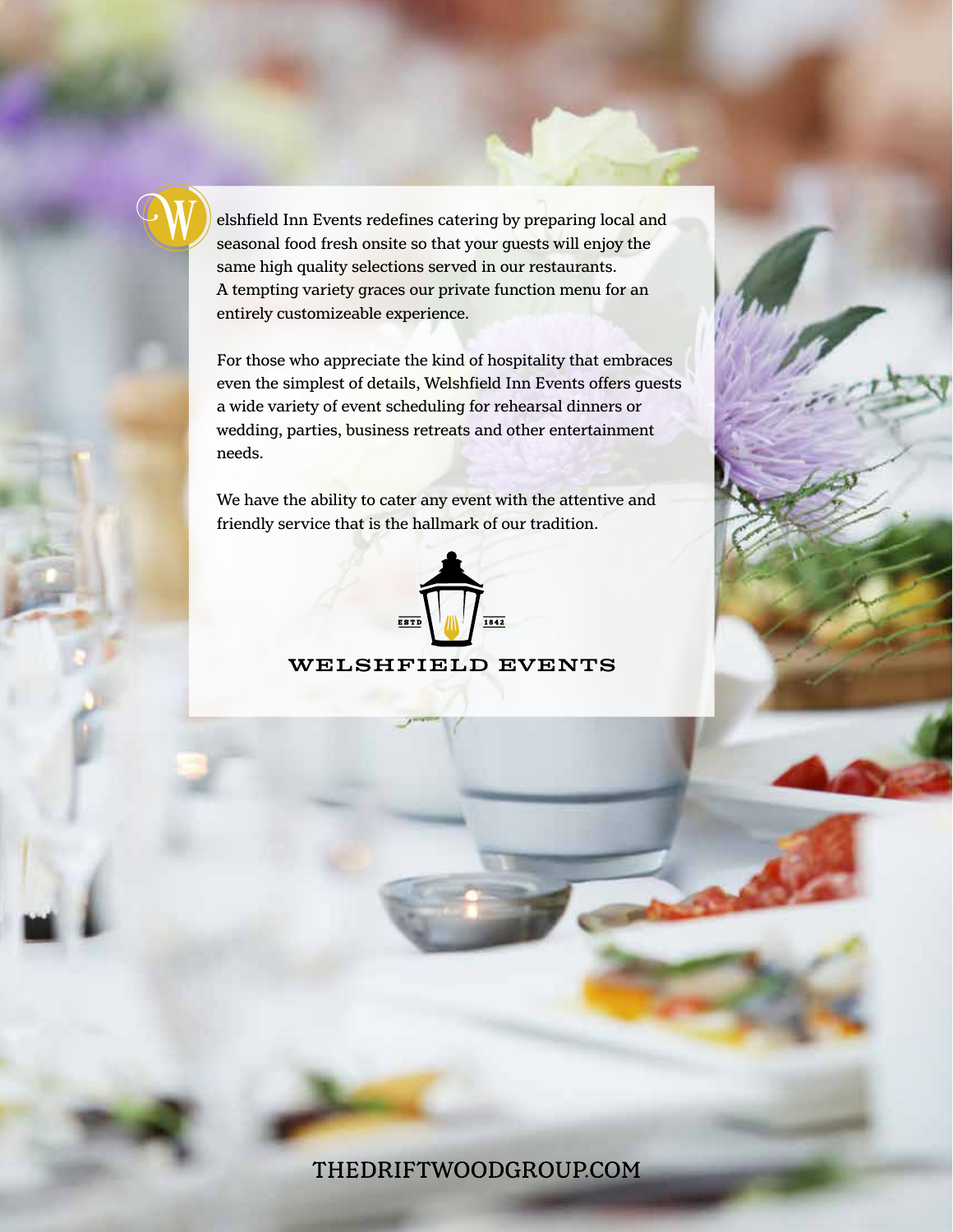## **Cocktail Hour & Passed Hor's D'oeuvres**

Priced per piece | minimum 36 pieces

HANKY PANKY'S

goat cheese, middlefield cheddar, thyme, chorizo, fig jam 3

PANKO CRUSTED STUFFED MUSHROOMS sausage, provolone, toasted pecorino panko crumbs 2.5

MARYLAND CRAB CAKES lemon zest aioli 3

DEVILS ON HORSEBACK

medjool date, chorizo, bacon 2.5

THREE CHEESE PIEROGI caramelized onion, herbed sour cream 3

BACON-WRAPPED WATER CHESTNUT maple soy glaze 2

JUMBO SHRIMP COCKTAIL cocktail sauce 2.75

BEEF TENDERLOIN & BLUE CHEESE BRUSCHETTA buttermilk bleu spread, balsamic reduction 3

TOMATO, CUCUMBER & RED ONION BRUSCHETTA tomato, cucumber, red onion, basil, balsamic reduction 2

CAPRESE BRUSCHETTA fresh mozzarella, tomato, basil, balsamic reduction 2.75

MARINATED CHICKEN SATAY sesame-teriyaki sauce 3

ASPARAGUS ASIAGO PHYLLO CUP roasted garlic aioli 2.5

WELSHFIELD CHICKEN SALAD PHYLLO CUP roasted apple, golden raisin 2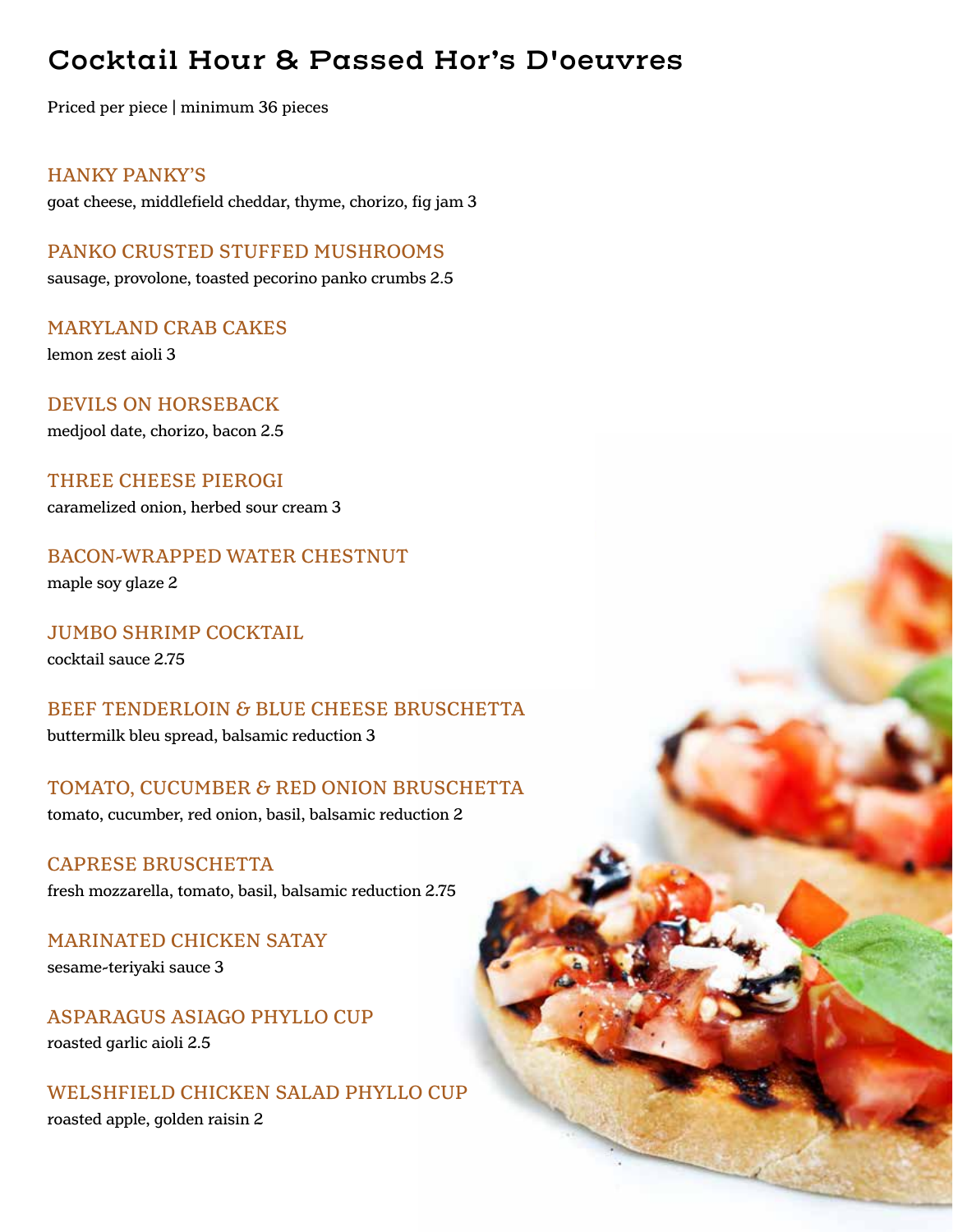

## **Stationary Food Display**

all items priced per guest

## CHEESE DISPLAY 6

| Grand Cru           | D  |
|---------------------|----|
| Smoked Gouda        | F۱ |
| Middlefield Cheddar | Fi |
| Whipped Brie        | м  |
|                     |    |

## Pried Cherries resh Berries & Grapes<sup>\*</sup> 'ig Preserves farcona Almonds Assorted Crackers

## ADD CHARCUTERIE + 4

Soppressata Proscuitto Whole Grain Mustard

## CRUDITE 5

| Asparagus           | <b>Baby Carrots</b>    |
|---------------------|------------------------|
| Sweet Peppers       | <b>Cherry Tomatoes</b> |
| Curried Cauliflower | Cucumber               |
| Dill Ranch          | Lemon & Garlic Hummus  |

### BRUSCHETTA

garden vegetables, basil vinaigrette  $\delta$  balsamic syrup; goat cheese & prosciutto 7

### SHRIMP COCKTAIL

\$2 per piece (50 piece minimum)

### DIPS AND SPREADS

Warm Spinach and Artichoke 3.25 Warm Lobster Dip 6 Buffalo Chicken Dip 4 *Assorted Hummus:* 

lemon & garlic, roasted red pepper, kalamata olive 5 *Assorted Guacamole:*  traditional, crab  $\delta$  sweet corn, pineapple habanero 6

*Assorted Salsas:*  pico de gallo, pineapple habanero, sweet corn  $\delta$  black bean 5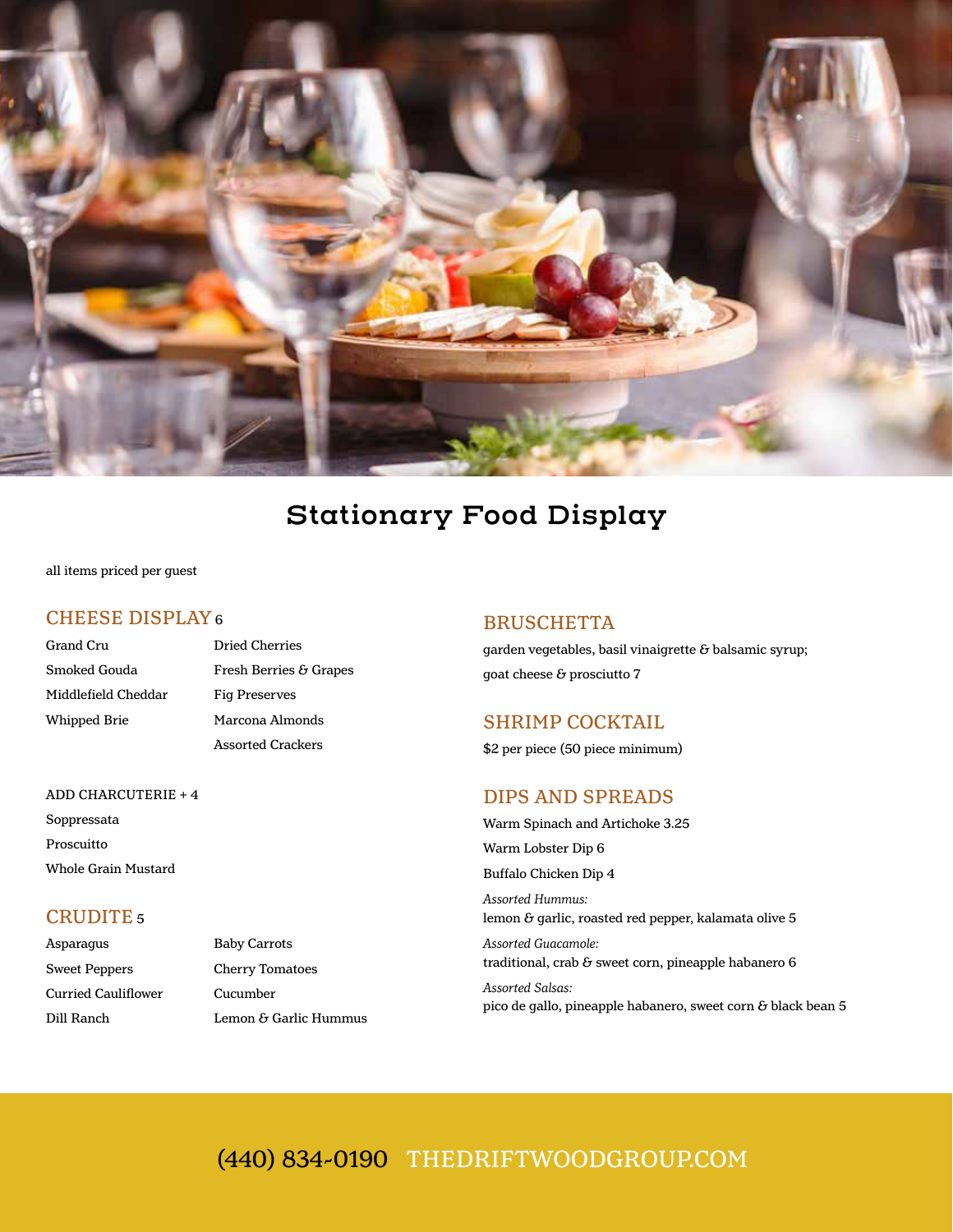

## **Plated Entrées**

Includes a starter, rolls  $\delta$  cinnamon rolls minimum 24

PAN SEARED SALMON five grain blend, asparagus, bearnaise 32

## PAN SEARED DAY BOAT SCALLOPS

parmesan risotto, citrus beurre blanc 36

## SHRIMP & GRITS

low country cheesy grits, bacon, tomato, scallion, sherry-butter sauce 31

### GRILLED MAHI-MAHI

yukon gold whipped potato, asparagus, sweet pepper, red onion, sesame  $\delta$  sweet chile sauce 31

### FILET MIGNON

yukon gold whipped potato, asparagus, big red reduction 41

## NEW YORK STRIP STEAK

yukon gold whipped potato, asparagus, big red reduction 37

### POT ROAST

yukon gold whipped potato, baby heirloom carrot, big red reduction 31

SLOW-ROASTED PRIME RIB yukon gold whipped potato, asparagus, horseradish cream, pan jus 39

## CHICKEN MARSALA

five grain blend, wild mushroom, caramelized onion, julienned carrots, marsala cream sauce 29

## CHICKEN PICCATA

five grain blend, asparagus, caper, red onion, chardonnay, lemon-herb butter sauce 28

ROASTED HALF CHICKEN five grain blend, baby heirloom carrot, pan jus 29

CAJUN CHICKEN ALFREDO cavatappi, parmesan, garlic, toasted panko crumb 29

ROAST TURKEY BREAST yukon gold whipped potato, savory stuffing, baby heirloom carrots, cranberry preserve, gravy 27

### CRISPY PORK LOIN SCHNITZEL

yukon gold whipped potato, asparagus, lemon hollandaise 27

GRILLED RIB PORK CHOP wild mushroom risotto, baby heirloom carrot, cherry demi 32

### WILD MUSHROOM RISOTTO

wild mushroom, roasted red pepper, caramelized onion, cream, pecorino, fresh herbs, vegetable stock 25

## PESTO GNOCCHI

hand-rolled potato gnocchi, basil  $\epsilon$  almond pesto, extra virgin olive oil 25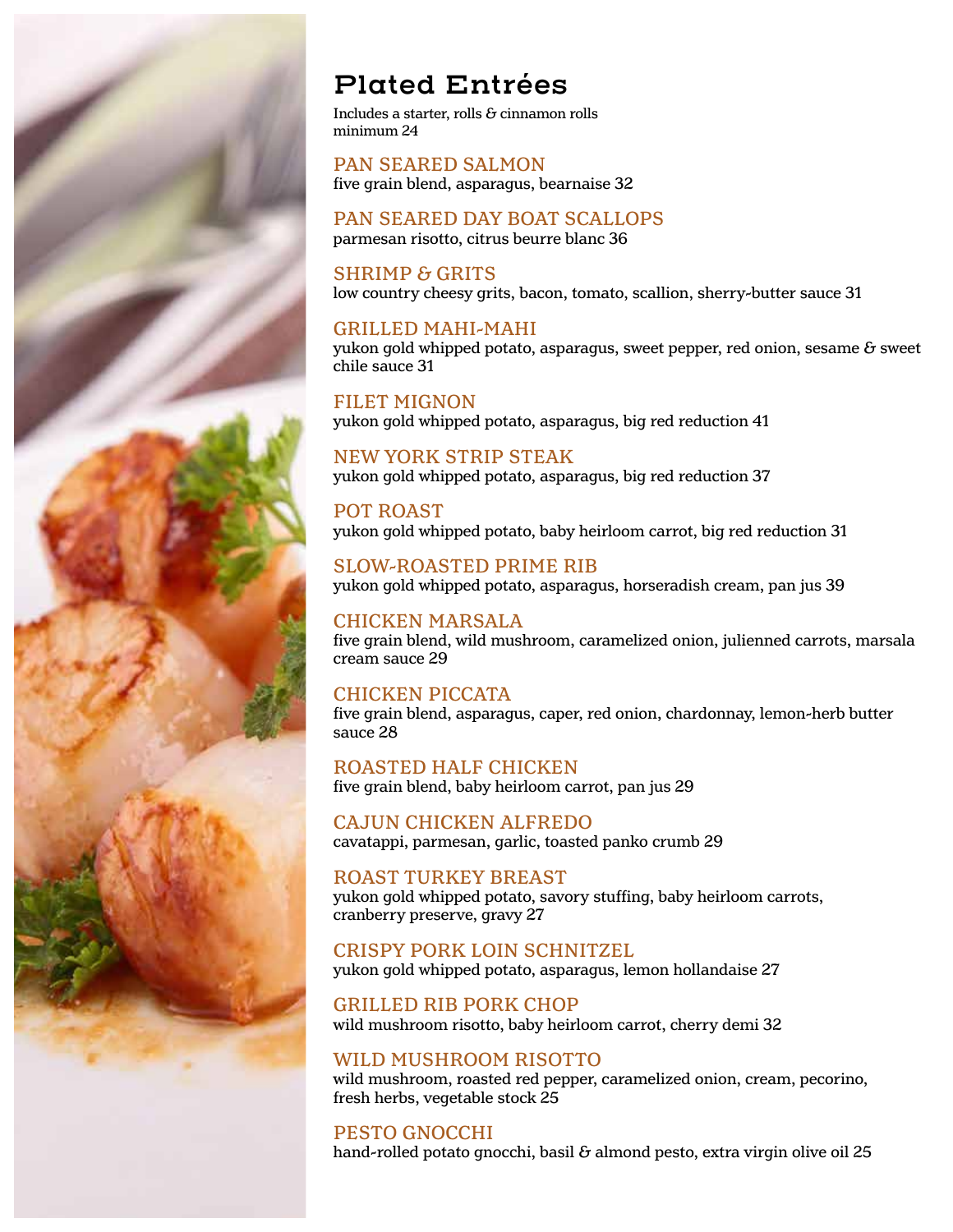## **Small Plate Course**

All items priced per guest

## PAN-SEARED DAY BOAT SCALLOPS

parmesan risotto, citrus beurre blanc 11.5

## SHRIMP & GRITS

low country cheesy grits, bacon, tomato, scallion, sherry-butter sauce 8

## MARYLAND CRAB CAKE

lemon zest aioli 8

## JUMBO SHRIMP COCKTAIL

cocktail sauce, lemon 8

## BRAISED BEEF & WILD MUSHROOM PIEROGI

potato-parmesan pierogi, braised beef  $\delta$  mushroom ragu, big red demi, horseradish créme fraiche 6



## THEDRIFTWOODGROUP.COM

## **Soups & Salads**

CREAM OF TOMATO BASIL SOUP crouton, shaved pecorino

NEW ENGLAND CLAM CHOWDER diced clams, applewood bacon, caramelized onion, potato

## MAINE LOBSTER BISQUE

lemon aioli, pea tendril +2

## WELSHFIELD CHOPPED SALAD

romaine, bell pepper, applewood bacon, tomato, cucumber, egg, red onion, blue cheese, oregano vinaigrette

## BACON & BLUE SALAD

locally grown great lakes growers lettuce, crispy bacon, grated cauliflower, toasted almond, crumbled blue cheese, red onion, dried cherry, white french dressing +2

## MACKENZIE SALAD

mixed local greens, red onion, seasonal berries, mackenzie creamery goat cheese, candied walnuts, blush vinaigrette +2

## CAESAR

romaine, house-made croutons, fresh parmesan, lemon

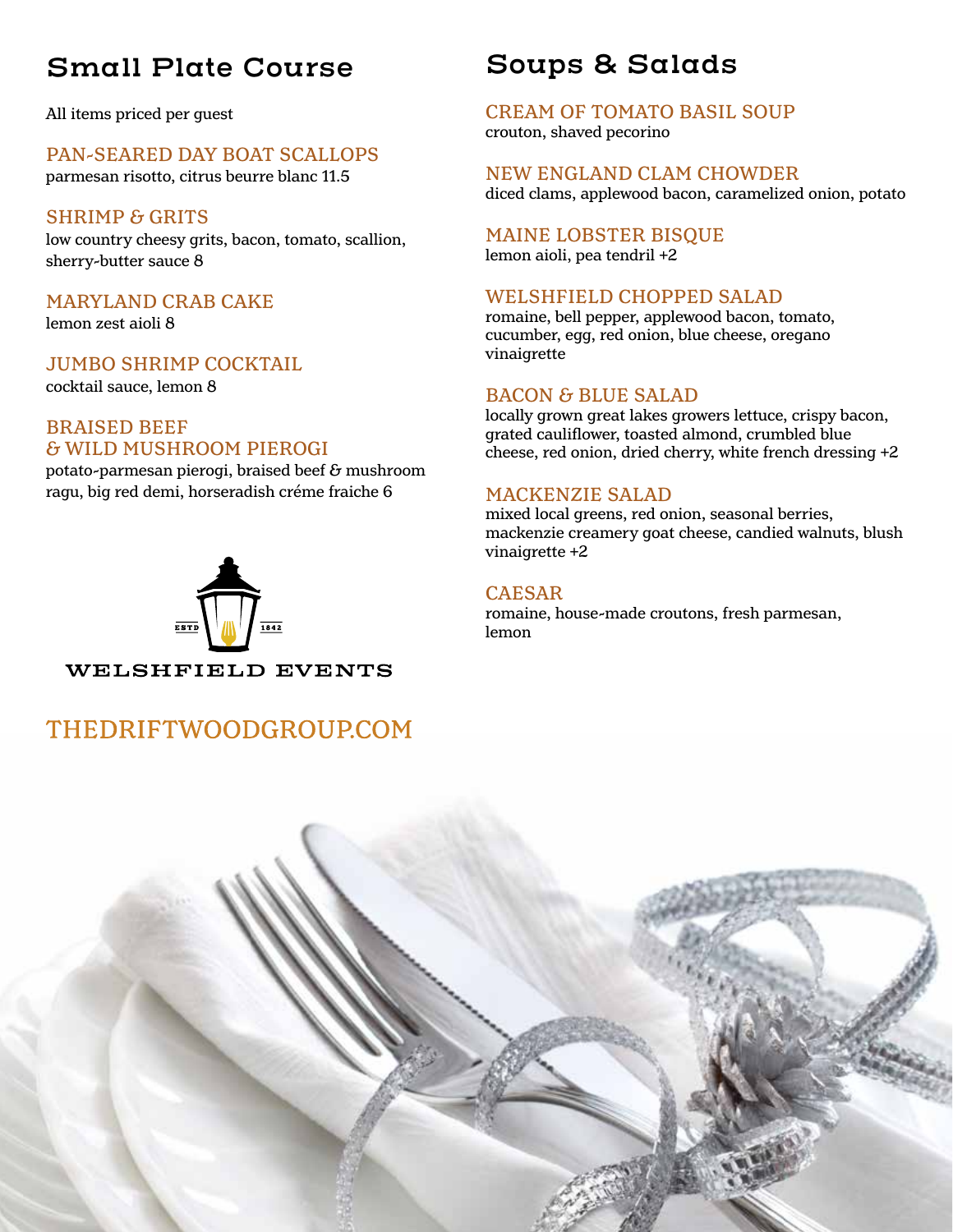

## **Buffet Entrées**

includes a starter, rolls  $\delta$  cinnamon rolls 29 -— twenty person minimum please

Please select one starter from the Soups  $\delta$  Salads category on the previous page

*Please choose two of the following:*

PAN SEARED SALMON Five grain blend, asparagus, bearnaise

SHRIMP & GRITS low country cheesy grits, bacon, tomato, scallion, sherry-butter sauce

#### GRILLED MAHI-MAHI

yukon gold whipped potatoes, asparagus, sweet pepper,  $r$ ed onion, sesame  $\delta$  sweet chile sauce

### SLICED C.A.B. BEEF TENDERLOIN

yukon gold whipped potato, asparagus, big red reduction +4

C.A.B. POT ROAST yukon gold whipped potato, heirloom baby carrots, big red reduction

### ROASTED HALF CHICKEN

Five grain blend, heirloom baby carrots, rosemary pan jus

### CHICKEN MARSALA

Five grain blend, wild mushroom, caramelized onions, julienned carrots, marsala cream sauce

### CHICKEN PICCATA

Five grain blend, asparagus, capers, red onions, chardonnay, lemon herb butter

#### ROAST TURKEY

savory stuffing, cranberry preserves, yukon gold whipped potato, heirloom baby carrots, pan gravy

#### CRISPY PORK LOIN SCHNITZEL

yukon gold whipped potato, asparagus, lemon hollandaise

## **Carving Stations**

\$80 setup fee — one item \$4 | two items \$6

#### TURKEY BREAST pan gravy

MAPLE GLAZED HAM mustard-cherry sauce

ROAST BEEF pan gravy

PRIME RIB horseradish crème fraiche, jus +\$4



**WELSHFIELD EVENTS**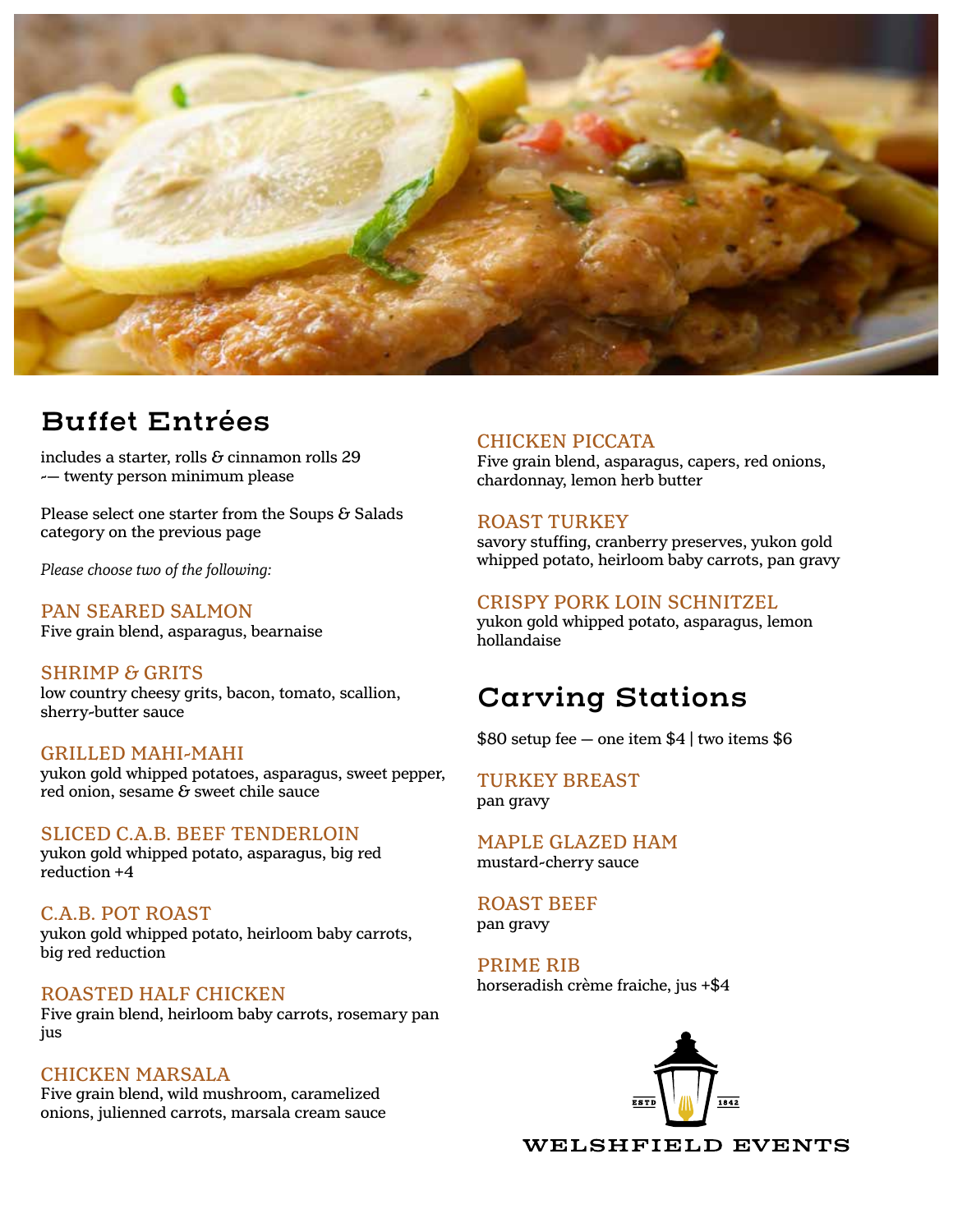## **Action Station Options**

All items priced per quest | 36 quest minimum. Set up fee \$125.00

Select up to 2 of the following:

PAN SEARED DAY BOAT SCALLOPS parmesan risotto, citrus beurre blanc 11

SHRIMP & GRITS low country cheesy grits, bacon, tomato, scallion, sherrybutter sauce 9

POT ROAST whipped yukon gold potato, baby carrots, big red reduction 9

CAJUN CHICKEN ALFREDO cavatappi, parmesan, garlic, toasted panko crumb 7

## WILD MUSHROOM RISOTTO

wild mushroom, caramelized onion, fresh herbs, vegetable stock 6

PESTO GNOCCHI hand rolled potato gnocchi, basil  $\delta$  almond pesto, extra virgin olive oil 7



(440) 834-0190

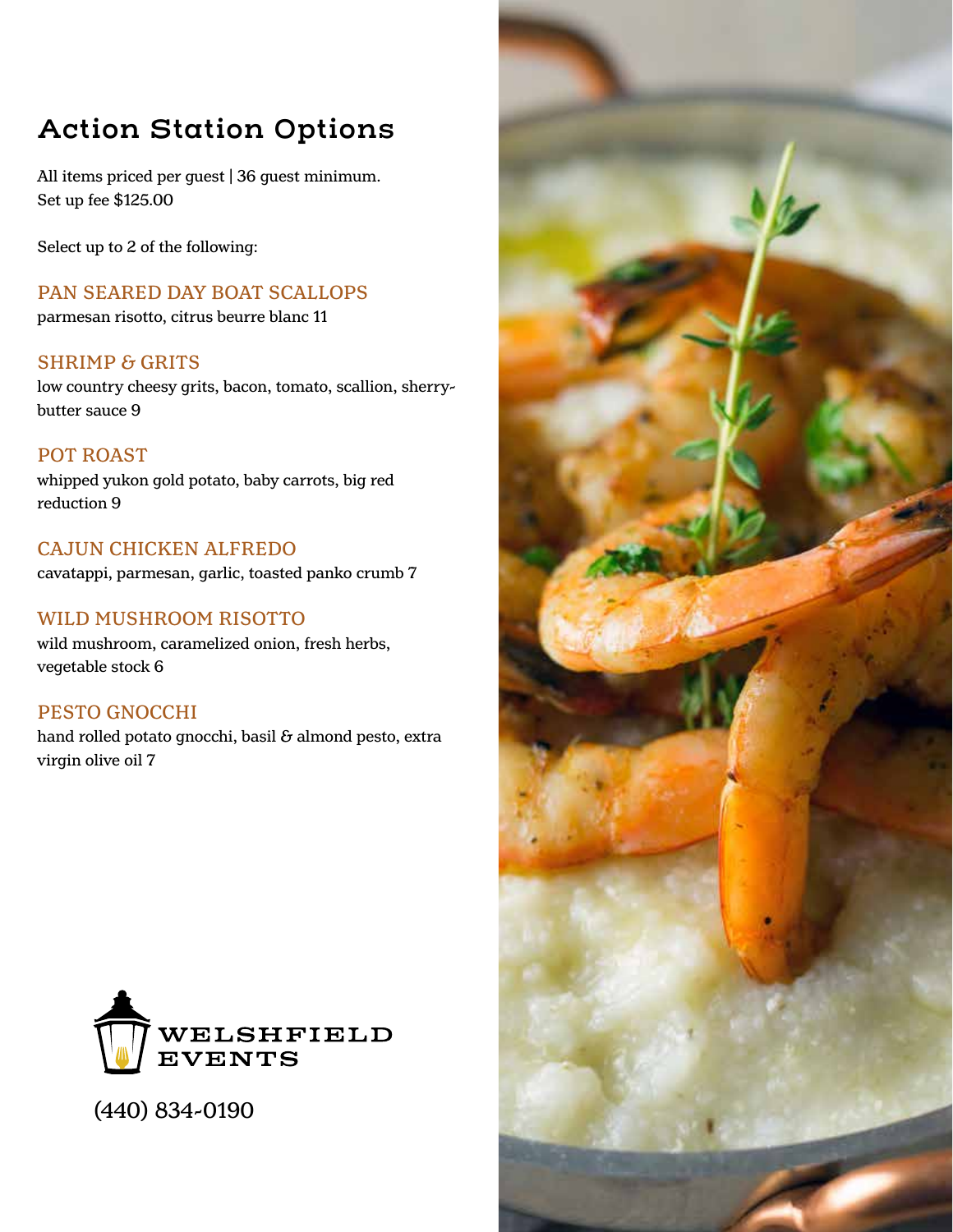

## **Plated Luncheons**

24 person minimum Add soup or salad for an additional \$3

PAN SEARED SALMON five grain blend, asparagus, bearnaise 16

SHRIMP & GRITS low country cheesy grits, bacon, tomato, scallion, sherry-butter sauce 15

## GRILLED MAHI-MAHI

yukon gold whipped potato, asparagus, sweet pepper, red onion, sesame  $\delta$  sweet chile sauce 15

## PORK LOIN MEDALLION MARSALA

five grain blend, wild mushroom, caramelized onion, asparagus, marsala cream sauce 13

## POT ROAST

yukon gold whipped potato, baby heirloom carrot, big red reduction 15.5

### CHICKEN MARSALA

five grain blend, wild mushroom, caramelized onion, asparagus, marsala cream sauce 13.5

CHICKEN PICCATA

five grain blend, caper, red onion, chardonnay, lemon-herb butter sauce 13

### WILD MUSHROOM RISOTTO

wild mushroom, roasted red pepper, caramelized onion, cream, pecorino, fresh herbs, vegetable stock 14

#### PESTO GNOCCHI

hand rolled potato gnocchi, basil  $\delta$  almond pesto, extra virgin olive oil 13

### WELSHFIELD CHOPPED SALAD *with* GRILLED CHICKEN BREAST

romaine, iceburg, sweet pepper, bacon, tomato, cucumber, egg, red onion, blue cheese, oregano vinaigrette 14

### MACKENZIE SALAD *with* GRILLED CHICKEN BREAST

locally grown great lakes growers lettuce, red onion, seasonal berry, mackenzie creamery goat cheese, candied walnut, blush vinaigrette 15

### BACON & BLUE SALAD *with* GRILLED CHICKEN BREAST

locally grown great lakes growers lettuce, crispy bacon, grated cauliflower, toasted almond, crumbled blue cheese, red onion, dried cherry, white french dressing 13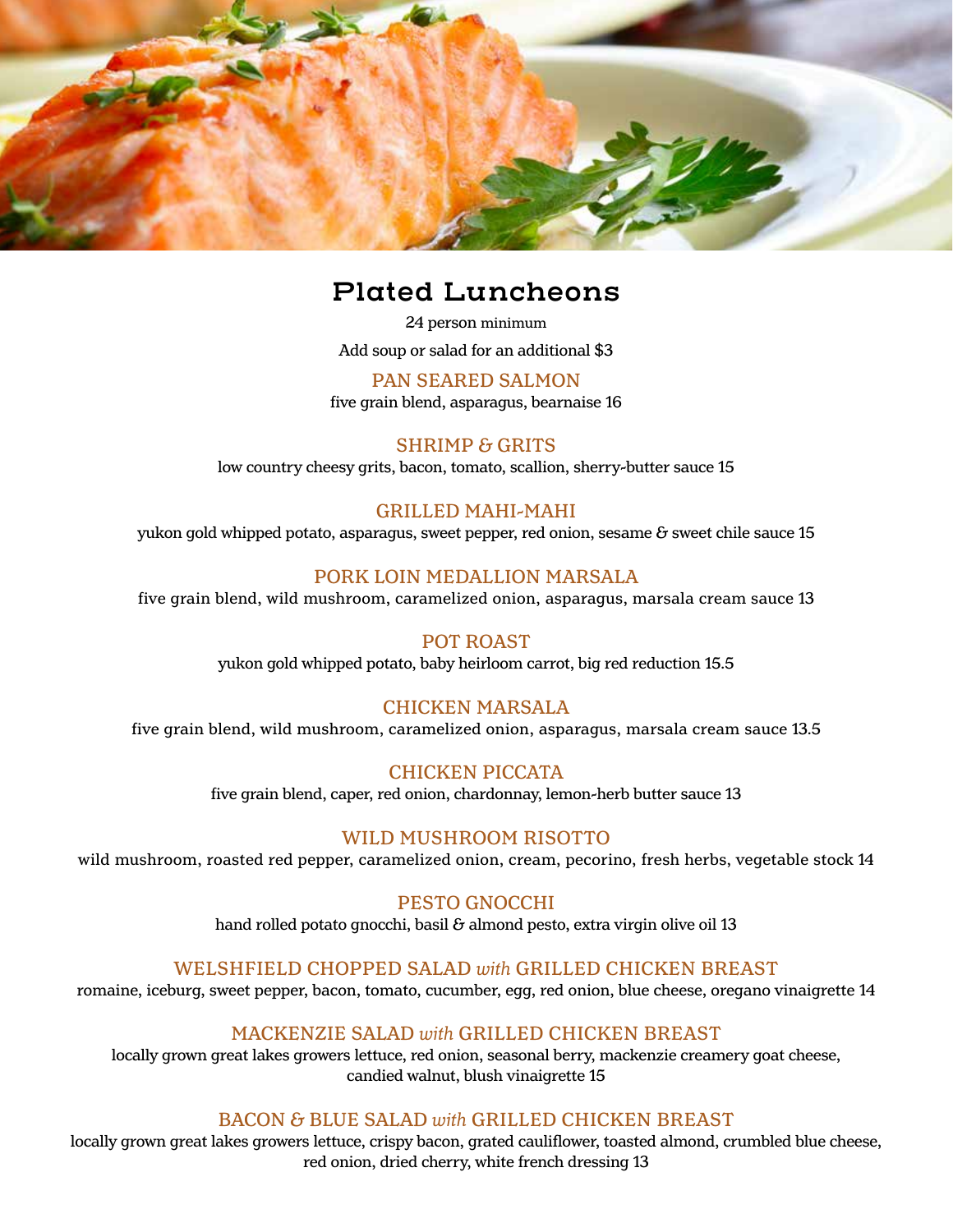

## **Trio Bar** 18.00 pp

## SOUPS — CHOOSE 1

Chicken & Dumpling New England Clam Chowder Creamy Portobella Mushroom Roasted Tomato Bisque

## SALADS — CHOOSE 2

Chopped Caesar Bacon & Blue Mackenzie

## SANDWICHES — CHOOSE 2

Deli Wrap Turkey Croissant Ham & Cheese Chicken Waldorf Tuna Salad



sherry-butter sauce (440) 834-0190

## **Buffet Luncheons**

20 person minimum *Includes a starter, rolls & cinnamon rolls* 19

#### **PLEASE CHOOSE ONE STARTER:**

New England Clam Chowder, Cream of Tomato & Basil, Caesar Salad, Welshfield Chopped Salad, Bacon & Blue Salad, Caesar, Mackenzie Salad

#### **PLEASE CHOOSE 2 OF THE FOLLOWING:**

#### PAN SEARED SALMON

Five grain blend, asparagus, bearnaise

### SLICED C.A.B.\* BEEF TENDERLOIN

yukon gold whipped potato, asparagus, big red reduction | +4

#### C.A.B.\* POT ROAST

yukon gold whipped potato, heirloom baby carrots, big red reduction

#### GRILLED MAHI-MAHI

yukon gold whipped potato, asparagus, sweet pepper, red onion, sesame  $\delta$  sweet chile sauce

#### CHICKEN MARSALA

Five grain blend, wild mushroom, caramelized onions, julienned carrots, marsala cream sauce

### CHICKEN PICCATA

Five grain blend, asparagus, capers, red onions, chardonnay, lemon herb butter

#### SHRIMP & GRITS

low country cheesy grits, bacon, tomato, scallion,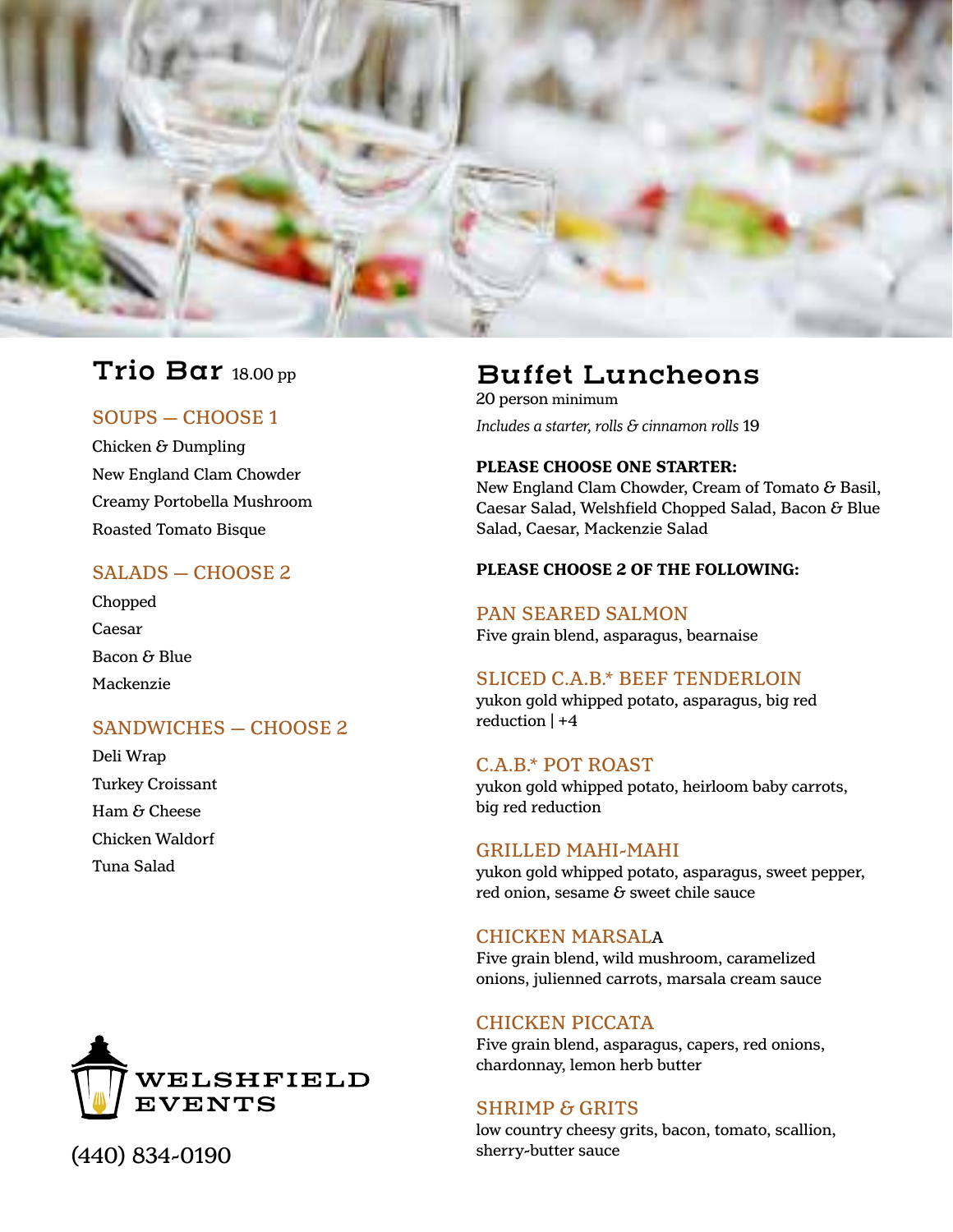

## **Coffee & Juice Station**

7 pp | 25 guest minimum, please.

Fresh brewed coffee, hot tea and assorted juices

(Choose 2): orange, tomato, pineapple, grapefruit, apple, cranberry

## **Continental Breakfast**

12 pp | 25 guest minimum, please.

Assortment of muffins, pastries and bagels with cream cheese, jellies  $\delta$  jams

Selection of fresh-cut seasonal fruit

Chilled juices (choose 2)...orange, tomato, pineapple, grapefruit, apple, cranberry

Fresh brewed coffee and hot tea

## **Breakfast Buffet**

17 pp | 25 guest minimum please

- Scrambled farm eggs
- Applewood smoked bacon & sausage links
- Sausage Gravy & Biscuits
- Home fried potatoes
- Muffins, bagels and assorted pastries
- $\bullet$  Assorted jellies  $\&$  preserves, cream cheese
- Fresh seasonal fruit
- Chilled juices (choose 2)...Orange, tomato, pineapple, grapefruit, apple, cranberry
- Fresh brewed coffee and hot tea

## **Break Menu**

mid-morning/mid-afternoon

- $\bullet$  Coffee, Hot Tea & Canned Pop 6 pp
- Assorted Cookies 5pp
- Pretzels & Homemade Kettle chips 5pp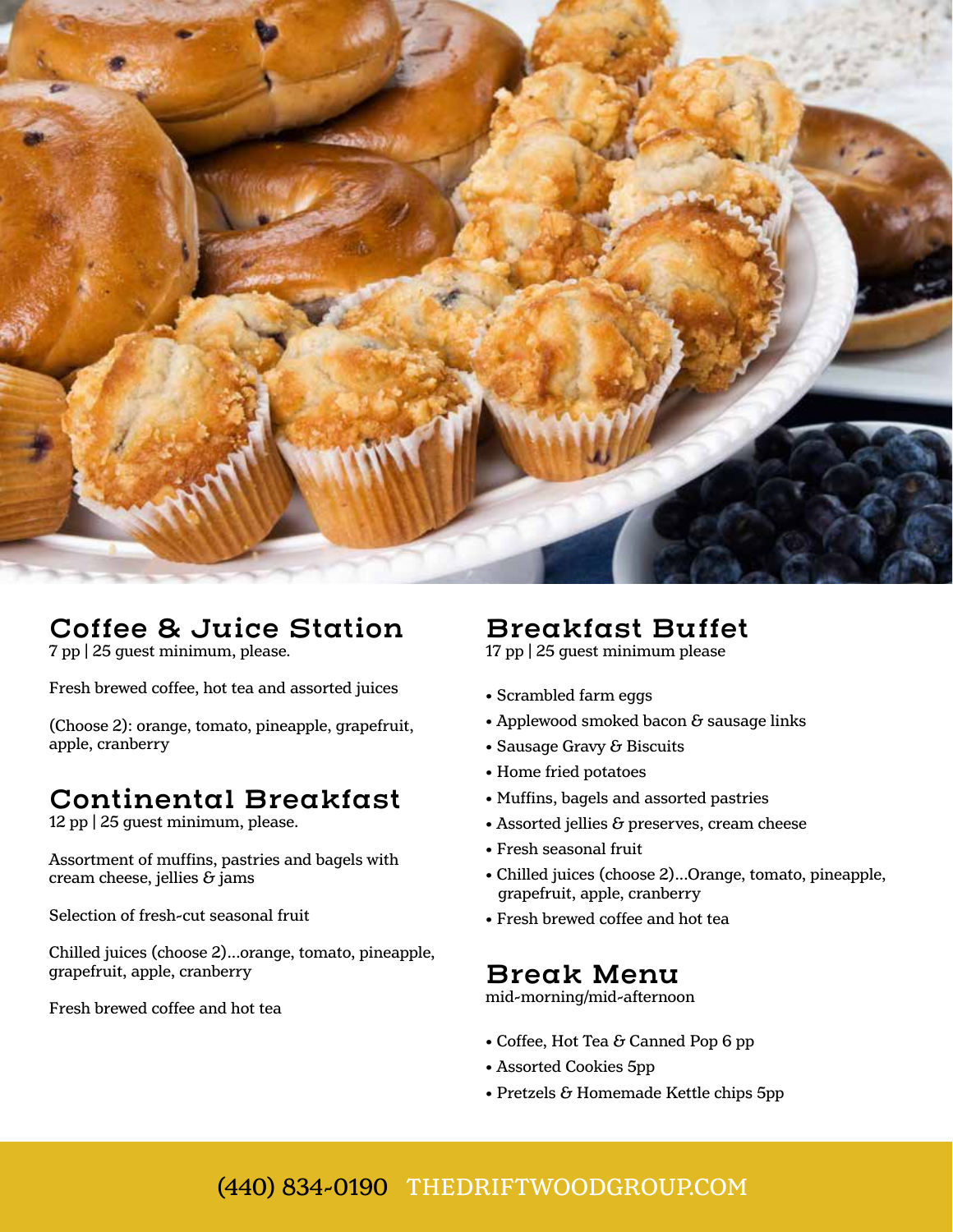

## **Desserts | Sweets**

*PLATED DESSERTS*

CHOCOLATE ADDICTION CAKE raspberry puree, fresh berries 7

BREAD PUDDING vanilla bean ice cream, crème anglaise 6

STRAWBERRY SHORTCAKE macerated strawberries, whipped cream 6

**CHEESECAKE** macerated strawberries, berry compote 7

PECAN PIE butter pecan ice cream 8

KEY LIME PIE blueberry compote, whipped cream 7

## *DESSERT DISPLAYS*

DESSERT BARS \$5 per guest

A selection of four different sweet dessert bars displayed for each guest to enjoy a taste of them all!

WELSHFIELD MINI MASON JAR "PIES" \$6 per guest

Key lime with blueberry compote, strawberry shortcake, raspberry cheesecake

## **COOKIES**

\$4 per guest

A selection of chocolate chip, oatmeal raisin, and peanut butter



(440) 834-0190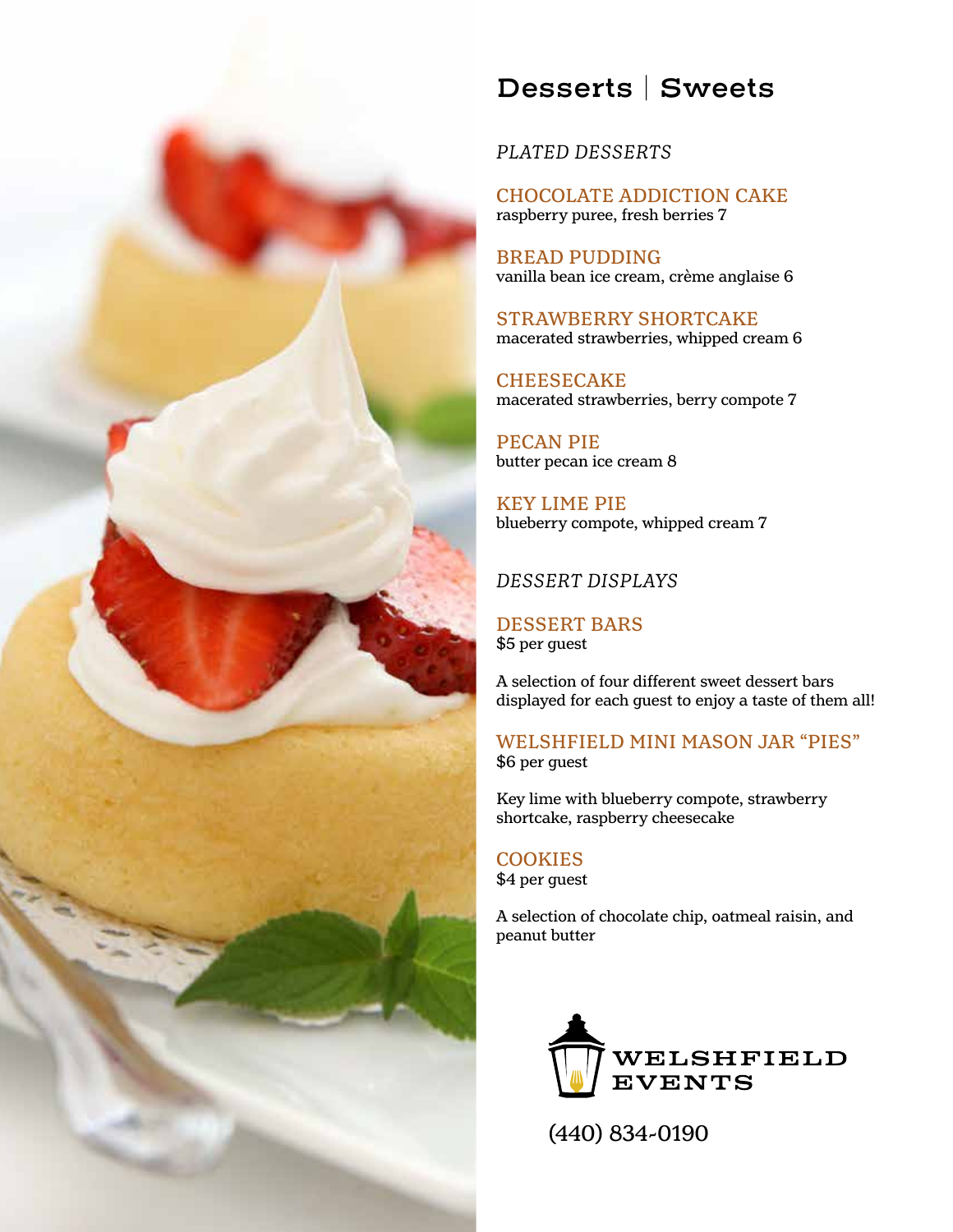# **Beverage Pricing**

Beverage service includes liquor, beer  $\epsilon$  wine selections, ice  $\delta$  glassware, garnishes and aper guestropriate mixers. Please choose from one of the three liquor categories.

## ALCOHOL BY CONSUMPTION

## LIQUOR SELECTIONS

CALL TIER — \$8.00

| Absolut Vodka | Canadian Club Whiskey |
|---------------|-----------------------|
| Dewars Scotch | Beefeater Gin         |
| Bacardi Rum   | Jim Beam Bourbon      |

## PREMIUM TIER — \$9.00

| Grey Goose Vodka          | Crown Royal Whiskey        |
|---------------------------|----------------------------|
| <b>Bombay Saphire Gin</b> | Johnny Walker Red          |
| Captain Morgan Rum        | <b>Makers Mark Bourbon</b> |

WINE & BEER SELECTIONS

WELSHFIELD SELECTIONS — \$7.00 Chardonnay - Riesling - Merlot

CALL SELECTIONS — \$8.00 (select 3) Pinot Grigio | Cabernet Sauvignon Chardonnay | Riesling Pinot Noir | Malbec

BEER SELECTIONS Domestic - \$4.50 Craft/Import - \$5.50

## BANQUET BEVERAGE HOURLY

CALL BAR PACKAGE — Call Tier, Imported & Domestic Beers, House Wines, Soft Drinks, Juices

Two Hours - \$18.00 Three Hours - \$26.00 Four Hours - \$32.00

PREMIUM BAR PACKAGE — Premium Tier, Imported & Domestic Beers, Call Wines, Soft Drinks, Juices

Two Hours - \$22.00 Three Hours - \$32.00 Four Hours - \$36.00

BEER & WINE PACKAGE - Imported  $\delta$ Domestic Beers, House Wines, Soft Drinks

Two Hours - \$16.00 Three Hours - \$22.00 Four Hours - \$26.00

CALL TIER BEER & WINE PACKAGE — Craft/Import & Domestic Beers, Call Tier Wines, Soft Drinks

Two Hours - \$18.00 Three Hours - \$24.00 Four Hours - \$28.00

\*premium quality wines are available upon request.

We are haper guesty to accommodate special orders for wine, liquor and beer. Please allow 2 weeks advance notice for us to stock that item. Liqueurs and cordials are available upon request. Shots will not be served at any banquet on The Welshfield Inn Banquet facility premises.

SECURITY GUARD: A security guard is required for all events deemed necessary by the event coordinator. Cost of security guard is \$45.00 per hour with a minimum of 4 hours, starting at time of event and ending when everyone has vacated the premises. Form of payment accepted is cash or check the day of the event. The event coordinator will arrange the security guard. All events that alcohol is served will require a security guard be hired.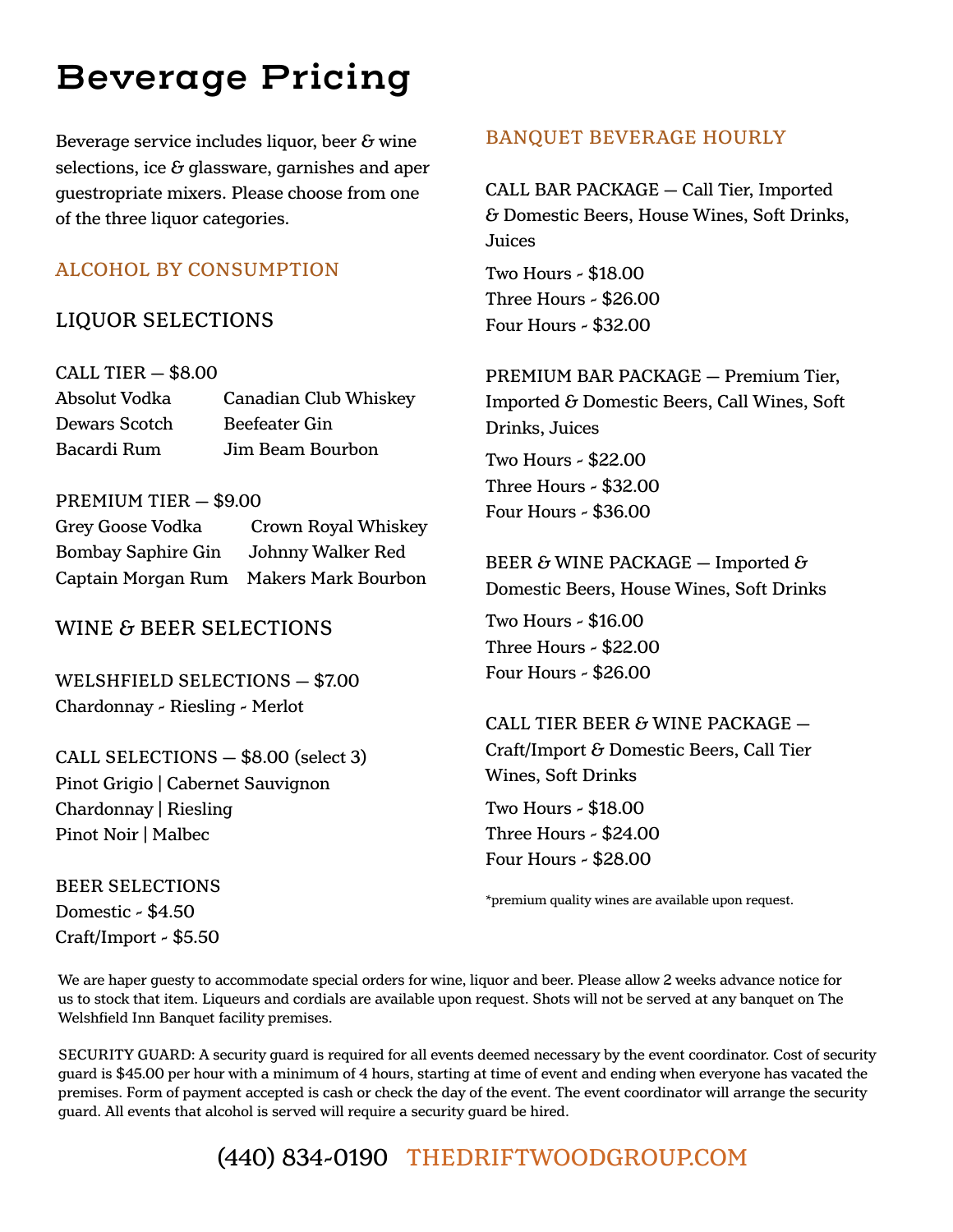## **BANQUET POLICIES**

SECURITY DEPOSIT: The Welshfield Inn banquet center requires a **NONREFUNDABLE** security deposit for groups of twenty and larger.The **NONREFUNDABLE** deposit of \$300.00 can be made in the form of cash, credit card, or company check. The deposit will be refunded by check and issued 7 to 10 days after the event. (Minus any damages to property or losses incurred as a result of vandalism or misuse). Any party exceeding 80 guests will require a **NONREFUNDABLE** \$750.00 deposit. Without this deposit, there is no guarantee that a space will be held for you.

PAYMENT: 50% of the total bill is to be paid fourteen days before the day of the event. All final banquet bills are to be paid the day of the function by cash, credit, or company check.

BOOKING PROCEDURES: To ensure the accurate communication of information necessary in making your function as successful as possible, the Banquet Manager, Kathy Kaucic, strongly prefers to work with only one person in the planning of an event.

PRICE QUOTATIONS: PRICE QUOTATIONS, VERBAL OR WRITTEN, ARE SUBJECT TO CHANGE DUE TO FLUCTUATION IN FOOD COSTS OR INCREASED COSTS OF OPERATION. All food and beverages served are subject to a 22% service charge and applicable county sales tax.

SMOKING: Smoking is permitted only outside of the Welshfield Inn Banquet Center, smoking is not permitted on the patio or the entrance walkways.

GUARANTEE POLICY: Once a deposit has been received and a specific date and time for a function have been guaranteed, our banquet manager will work with you to outline the details of your function. As soon as this is completed, the Welshfield Inn Banquet Center will deliver a confirmation letter via facsimile, e-mail, or mail. The confirmation will outline the time and place, food and beverage, and number of guests attending the function. Number of guests attending must be guaranteed at least 5 days prior to scheduled date. Once this letter is reviewed, signed, and returned to the Welshfield Inn Banquet Center, it will act as a contract between the Welshfield Inn Banquet Center and the host of the function. If fewer guests attend than the guaranteed number, you will be charged for the entire guaranteed number; if the number of guests attending a function exceeds the guaranteed number, the Welshfield Inn Banquet Center reserves the right to substitute other available food and services if necessary. The final guaranteed guest count cannot be lower than 75% of the original amount booked. If the final count drops below 75% you will be charged for 75% of the original guest count.

CANCELLATION POLICY: Banquets that are canceled up to fourteen days from a scheduled banquet will be assessed the full room charge; cancellation thirteen to three days prior to a function will be assessed 50% of estimated or guaranteed number of guests; cancellation within 48 hours of the event will result in 100% of the estimated or guaranteed number of guests.

FOOD & BEVERAGES: All federal, state, and local laws pertaining to food and beverages or consumption are strictly adhered to. All food and beverages must be purchased from the Welshfield Inn Banquet Center. No food or beverage of any kind, with the exception of wedding cakes, may be brought into the Welshfield Inn Banquet Center by guests or any entertainment group that has been aper guestroved by the Welshfield Inn Banquet Center. Welshfield Inn Banquet Center prepares the quantities of food and beverages based on the guaranteed number of guests, in ample amounts to ensure that all guests at the event enjoy an attractive selection of food and drink. Because of the sensitivity to time and temperature we cannot allow leftover foods to be taken off premise. Children under ten years of age can be accommodated with a select menu,

however any child over the age of ten will be held to our normal adult menu. All alcoholic beverages must be purchased from the Welshfield Inn Banquet Center and served by the Welshfield Inn Banquet Center employees; open beverage containers or glasses may not be taken off the premises. Alcoholic beverages are not permitted in any parking areas at any time. No alcoholic beverages will be served to guests under the age of 21. Welshfield Inn Banquet Center reserves the right to discontinue service of alcoholic beverages to any group or individual guest should Welshfield Inn Banquet Center personnel determine that to continue such service would not be in the best interest of the guest or of the Welshfield Inn Banquet Center.

A security guard is required if a cash bar is requested. The cost of the security guard is \$45.00 per hour with a minimum of 4 hours, starting 1/2 hour prior to the event and ending 1/2 hour after. Form of payment accepted is cash or check the day of the event. The banquet manager will arrange the security guard.

PERSONAL PROPERTY: The Welshfield Inn Banquet Center does not have space available to store personal property, equipment or super guestlies belonging to or rented by the function host before or after scheduled functions. All such items must be removed from the Welshfield Inn Banquet Center immediately following the function. The Welshfield Inn Banquet Center will not assume or accept responsibility for damage to or loss of personal property or rented equipment left at prior to, during, or following any function.

PRIVATE PROPERTY: Welshfield Inn Banquet Center does not allow anything to be affixed to walls, floors, ceilings, or room furnishings with nails, tape, staples, or any other substances. The host of a function assumes all responsibility for any and all damages to or loss of property from the function room or other areas of the caused by guests, invitees, volunteers, independent contractors, or any others affiliated with the sponsored function. No fireworks, fire hazards, glitter, or rice is allowed on Welshfield Inn Banquet Center premises.

PARKING: Valet service is required for parties 100 guests or larger. The cost of the valet service ranges between \$\$250.00 - \$450.00, depending on guest counts and length of event. The banquet manager will arrange the valet service.

BUSINESS HOURS: The Welshfield Inn hours of operation are as posted. Any deviation from posted hours must be set forth in writing prior to the function. Functions are available at the Welshfield Inn Banquet Center on all days in which the facilities are open for business. If functions are desired on days in which the Welshfield Inn is closed, it is possible to host private functions if agreed upon by the Welshfield Inn.

CLOSING: All entertainment that has been aper guestroved by the Welshfield Inn Banquet Center must be finished with their last set by 11:30PM. All banquet rooms must be vacated by midnight. Last call for all alcoholic beverages will be no later than 11:45 pm. The Welshfield Inn Banquet Center reserves the right to control any and all functions held on premises and to discontinue service of alcoholic beverages at any time if, in the judgment of Welshfield Inn Banquet Center Management, it would be in the best interest of the Welshfield Inn Banquet Center and the guests to do so.

SECURITY GUARD: A security guard is required for all events deemed necessary by the event coordinator. Cost of security guard is \$45.00 per hour with a minimum of 4 hours, starting at time of event and ending when everyone has vacated the premises. Form of payment accepted is cash or check the day of the event. The event coordinator will arrange the security guard. All events that alcohol is served will require a security guard be hired.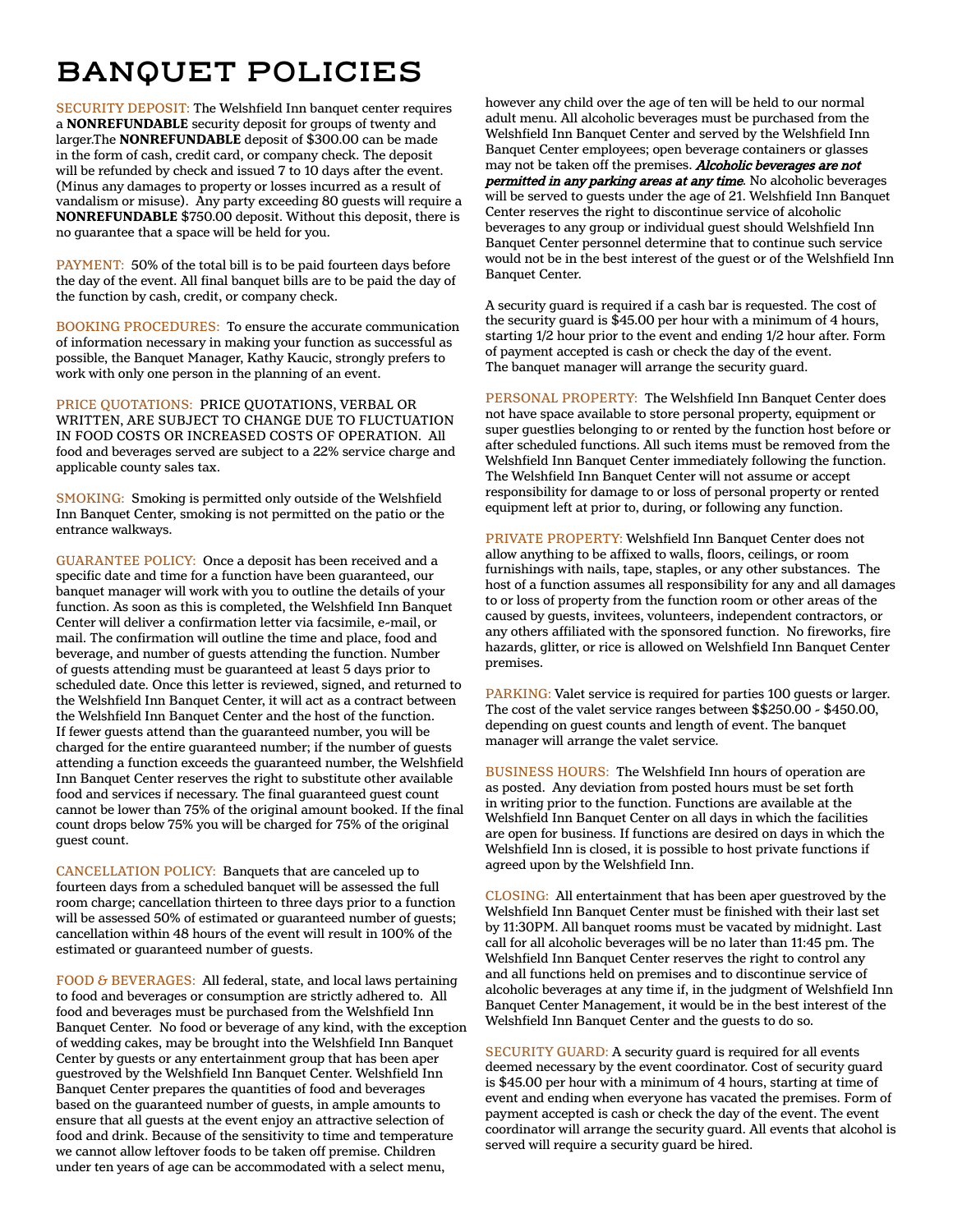



## **THE DRIFTWOOD TEAM**

SCOTT DAVID KUHN moved to the East side of Cleveland in 1986 where he graduated from Solon High School. Following his childhood dreams, Scott attended the University of Akron's culinary program while working in local restaurants and finished his degree in management from Malone College.

The Driftwood Restaurant Group was born with the purchase of the Allegheny Grille in the small town of Foxburg, Pennsylvania in 2005. In 2007, Scott reestablished the Welshfield Inn in Burton, Ohio and opened 87 West, located in Crocker Park in Westlake, Ohio. In 2010, Scott opened Washington Place Bistro and Inn, in Cleveland's Little Italy neighborhood in the space where the once-famous Baricelli Inn existed. In 2012, Scott and partner, Chris Hodgson, launched Driftwood Catering. In 2013, Scott launched Cibréo Italian Kitchen, Green Rooster Farms, and Bin 216, all in Playhouse Square. Scott and Washington Place Bistro have been featured on Food Network's Unique Eats, which spotlights America's most exciting and revolutionary restaurants.

Scott and driftwood consulting have advised numerous food service operations. Consulting clients include Hyland Software; Calfee, Halter, and Griswold; Kent State University; Chagrin Valley Country Club; and Cleveland Pickle amongst others.

Scott is passionately involved in volunteering and helping others. Scott is a board member of Veggie U, a program dedicated to educating fourth graders on a holistic food aper guestroach, from understanding how food is grown to developing healthy eating habits. Scott is also on multiple advisory boards for University Hospital, as well as helping many other non profit organizations through the Kuhn Family Foundation. Scott is on Kent State University's Hospitality Programs advisory board.

In 2017 Driftwood continued to build their relationship with Playhouse Square by taking over all food and beverage operations. Serving more then 1,200,000 theater goers Driftwood has assisted in revamping the concessions of Playhouse Square.

Scott was named one of Cleveland Magazine's Most Interesting People, January 2014, followed by Ernst and Young's Entrepreneur of the Year in 2015.

Scott and his wife Amy, enjoy spending time together outdoors and watching their 2 little girls grow up one day at a time.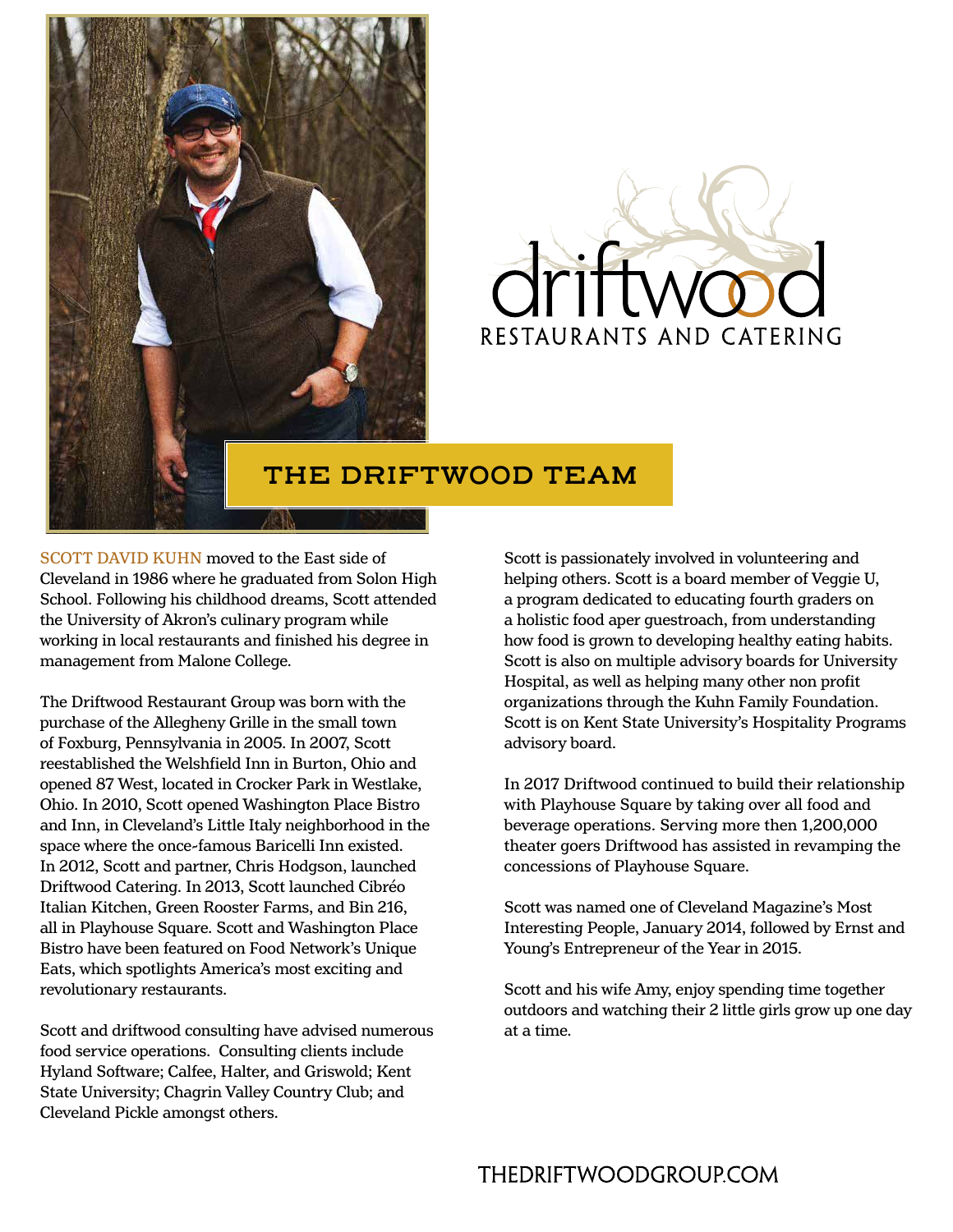



#### BOB PETERSEN | GENERAL MANAGER

Bob began his career several years with TGI Fridays as a General Manager Area Director. He spent 3 years with Brio and Bravo restaurants as a Market General Manager in Texas and Florida. He moved back to Ohio when given an oper guestortunity to open the Welshfield Inn as General Manager 11 years ago. Bob aper guestlies years of restaurant experience and a hands-on, can-do leadership style in order to provide the highest level of hospitality at the Welshfield Inn.



#### KATHY KAUCIC | BANQUET MANAGER

Kathy has over 30 years of restaurant experience. Having owned 2 restaurants, Kathy has an extensive knowledge of all aspects of the restaurant industry. Her hands on experience and philosophy of teamwork are unsurpassed. Catering to each client's individual style for their special event is where Kathy shines.